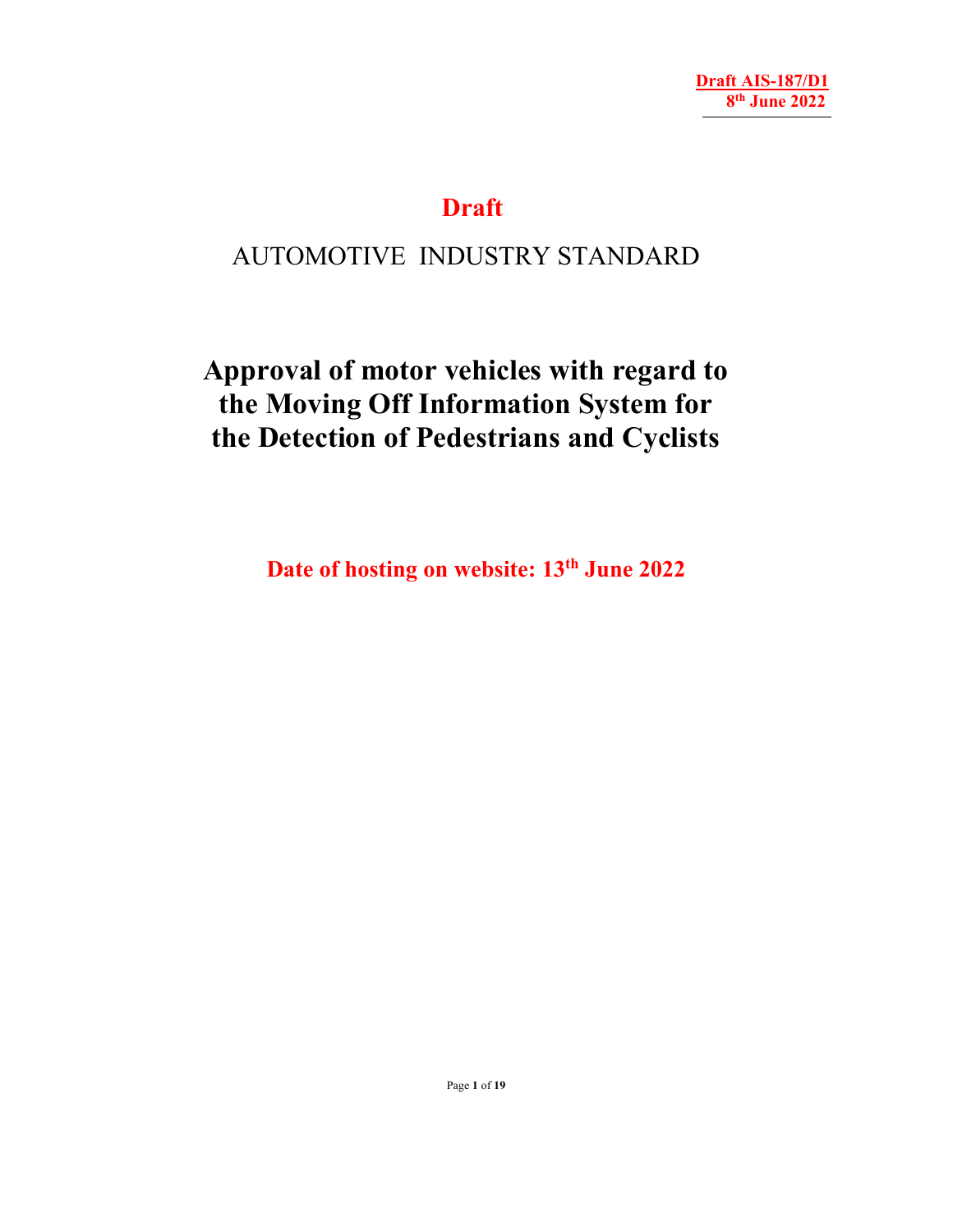### Approval of motor vehicles with regard to the Moving Off Information System for the Detection of Pedestrians and Cyclists

### Contents

|  | Page            |
|--|-----------------|
|  |                 |
|  | $5\overline{)}$ |
|  | 5               |
|  | 7               |
|  | $\overline{7}$  |
|  | $\tau$          |
|  | 10              |
|  |                 |

#### Annexes

| Information on Technical Specifications to be submitted by the Vehicle manufacturer | 17 |
|-------------------------------------------------------------------------------------|----|
|                                                                                     |    |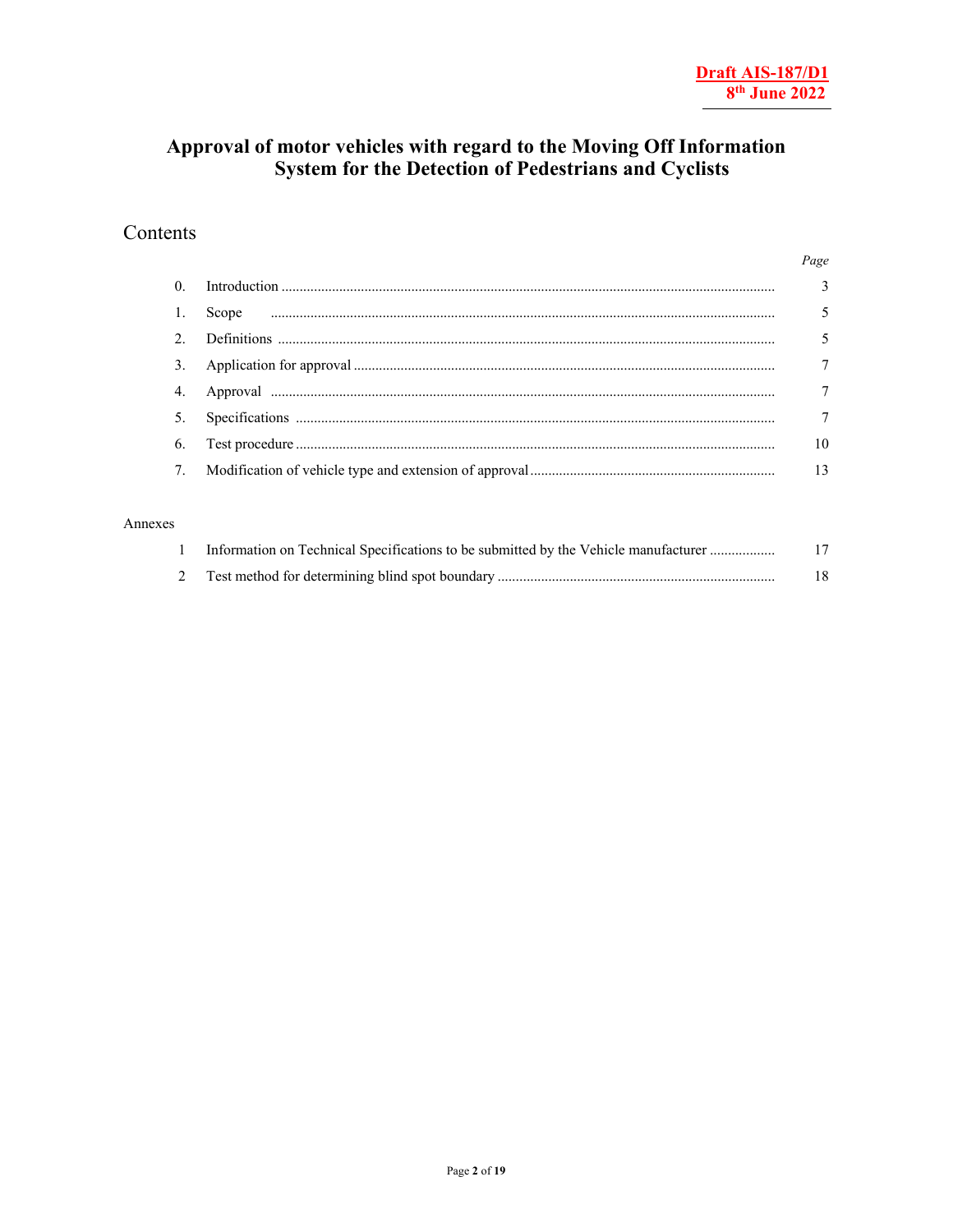### **Introduction (for information)**

- 0.0 The Government of India felt the need for a permanent agency to expedite the publication of standards and development of test facilities in parallel when the work on the preparation of the standards is going on, as the development of improved safety critical parts can be undertaken only after the publication of the standard and commissioning of test facilities. To this end, the erstwhile Ministry of Surface Transport (MOST) has constituted a permanent Automotive Industry Standards Committee (AISC) vide order No. RT-11028/11/97-MVL dated September 15, 1997. The standards prepared by AISC will be approved by the permanent CMVR Technical Standing Committee (CTSC). After approval, the Automotive Research Association of India, (ARAI), Pune, being the Secretariat of the AIS Committee, has published this standard. For better dissemination of this information ARAI may publish this document on their web site.
- 0.1. Low-speed moving off from rest manoeuvres that involve collisions between  $M_2$ ,  $M_3$ ,  $N_2$  and  $N_3$  vehicle category vehicles (subject vehicles) and pedestrians and cyclists have serious consequences for these vulnerable road users (VRUs). In the past, VRU safety was raised by increasing the number of mirrors to provide better visibility of the area in front of the vehicle. Since collisions with these characteristics still occur and advanced driver assistance systems have been introduced in a lot of vehicle segments, it is obvious to use such assistance systems for avoiding accidents between subject vehicles and VRUs.
- 0.2. Theoretical considerations show that the criticality of traffic situations that involve subject vehicles and VRUs can be significant due to the misunderstandings of the situation by the vehicle operators. In some cases, the increase in situation criticality can occur so suddenly that high-urgency warnings, intended to generate a driver reaction to the situation, cannot be activated early enough for the driver to react in time. In general, driver reactions to any information (high/low urgency signals) can be expected only after a certain reaction time. This response time, particularly during close-proximity manoeuvres, is much longer than the time required to avoid the accident in many situations – the accident cannot be avoided despite the warning.
- 0.3. High-urgency warnings during a driving situation are only justified should the probability for an accident be high – otherwise vehicle drivers tend to ignore the system alerts. Should lower urgency information signals be activated sufficiently early, however, it may help the driver rather than annoy them. It is assumed to be possible to design a human-machine interface (HMI) for moving-off driver assistance systems in a way that it does not annoy drivers when the information is not needed, for instance by requiring the use of a less intrusive signal mode.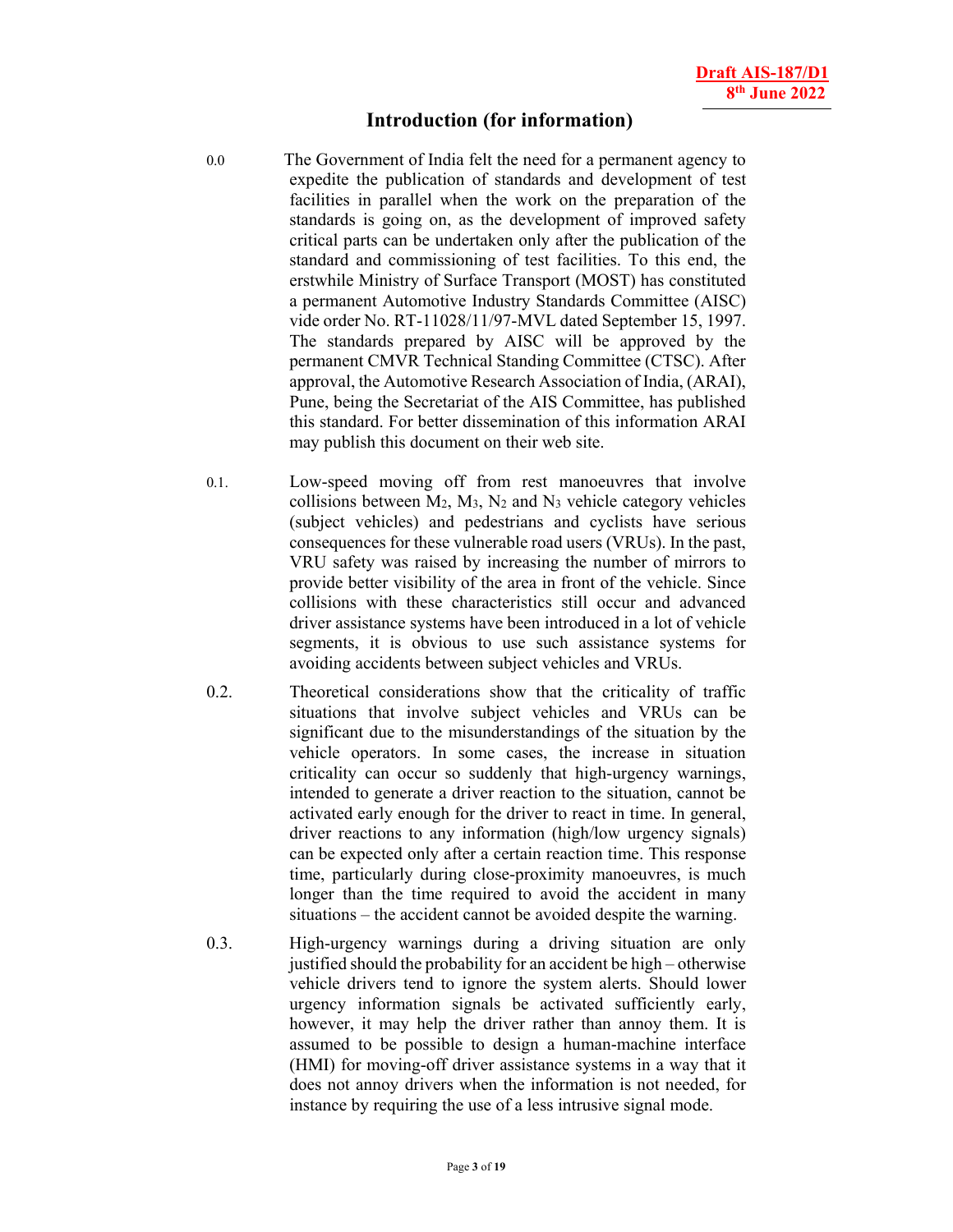- 0.4. Therefore, this standard requires the activation of a proximity information signal in case pedestrians or cyclists enter the critical blind spot area in front of the vehicle, should the subject vehicle either be preparing to move off from rest in a straight line or be travelling straight ahead at low-speeds. This signal shall be deactivated automatically in case of system failure or contamination of the sensors, whilst manual deactivation may also be possible through a sequence of actions by the driver to avoid unintentional deactivation.
- 0.5. Furthermore, this standard asks for an additional signal, which shall be given when the collision becomes imminent, e.g. when the vehicle accelerates from rest and the pedestrian or cyclist is located directly in front of the vehicle. The activation and deactivation strategy for this collision warning signal may be determined by the manufacturer; however, in case of system failure or sensor contamination, the proximity information signal and collision warning signal shall be deactivated together.
- 0.6. This standard defines a test procedure based on subject vehicles that are stationary, moving-off from rest and moving ahead at low-speeds in a straight line for speeds of 10 km/h or less. Collision analysis data shows that the provision of information and warnings during these vehicle manoeuvres is appropriate since the information signal needs to be present sufficiently early to alert the driver of pedestrians and cyclists in close-proximity to the front end of the vehicle.
- 0.7. This standard cannot cover all the traffic conditions and infrastructure features in the type-approval process; this standard recognises that the performances required in this standard cannot be achieved in all conditions (vehicle condition, road environment, weather conditions and traffic scenarios etc. may affect the system performances). Actual conditions and features in the real world should not result in false warnings to the extent that they encourage the driver to switch the system off.

 The AISC panel and Automotive Industry Standards Committee (AISC) responsible for preparation of this standard are given in Annexures *(To be inserted)*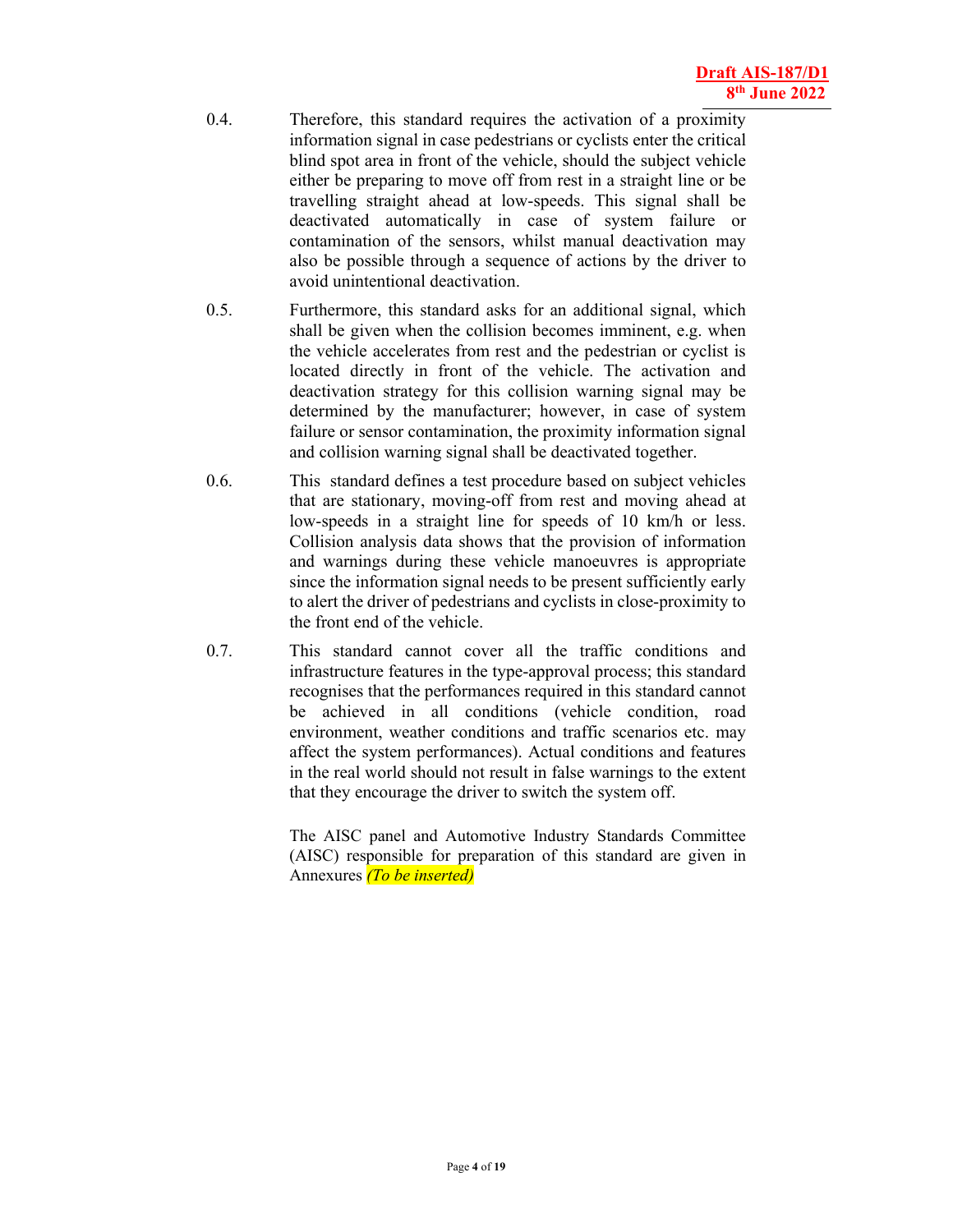### **Approval of motor vehicles with regard to the Moving Off Information System for the Detection of Pedestrians and Cyclists**

### **1. Scope**

- 1.1. This standard applies to the approval of vehicles of categories  $M_2$ ,  $M_3$ ,  $N_2$ and  $N_3$  as specified in IS 14272 with regard to an onboard system to detect and inform the driver of the presence of pedestrians and cyclists in the closeproximity forward blind-spot of the vehicle and, if deemed necessary based on manufacturer strategy, warn the driver of a potential collision.
- 1.2. The following vehicles of category M and N shall be exempted from this standard:

 Vehicles where installation of any device for moving off information system is incompatible with their on-road use may be partly or fully exempted from this standard, subject to the decision of the Testing Agency.

- *1.3. Based on mutual agreement between testing agency and vehicle manufacturer, the requirements of this standard do not apply to:*
- *1.3.1. off-road vehicles of categories N2G and N3G;*
- *1.3.2. vehicles designed and constructed for special purpose where it is not possible, for practical reasons, to fit such Moving Off Information System.*

### **2. Definitions**

For the purposes of this standard:

- 2.1. *"Moving Off Information System (MOIS)"* means a system to detect and inform the driver of the presence of pedestrians and cyclists in the close-proximity forward blind-spot of the vehicle and, if deemed necessary based on manufacturer strategy, warn the driver of a potential collision.
- 2.2. *"Approval of a vehicle type"* means the full procedure whereby a Testing Agency certifies that a vehicle type meets the technical requirements of this standard.
- 2.3. *"Vehicle type with regard to its Moving Off Information System"* means a category of vehicles which do not differ in such essential respects as:
	- (a) The manufacturer's trade name or mark;
	- (b) Vehicle features which significantly influence the performances of the MOIS;
	- (c) The type and design of the MOIS.
- 2.4. *"Subject vehicle"* means the vehicle being tested.
- 2.5. *"Vulnerable Road User (VRU)"* means an adult or child pedestrian or an adult or child cyclist.
- 2.6. *"Information signal"* means a signal emitted by the MOIS with the purpose of informing the vehicle driver about a VRU in close-proximity to the front of the vehicle.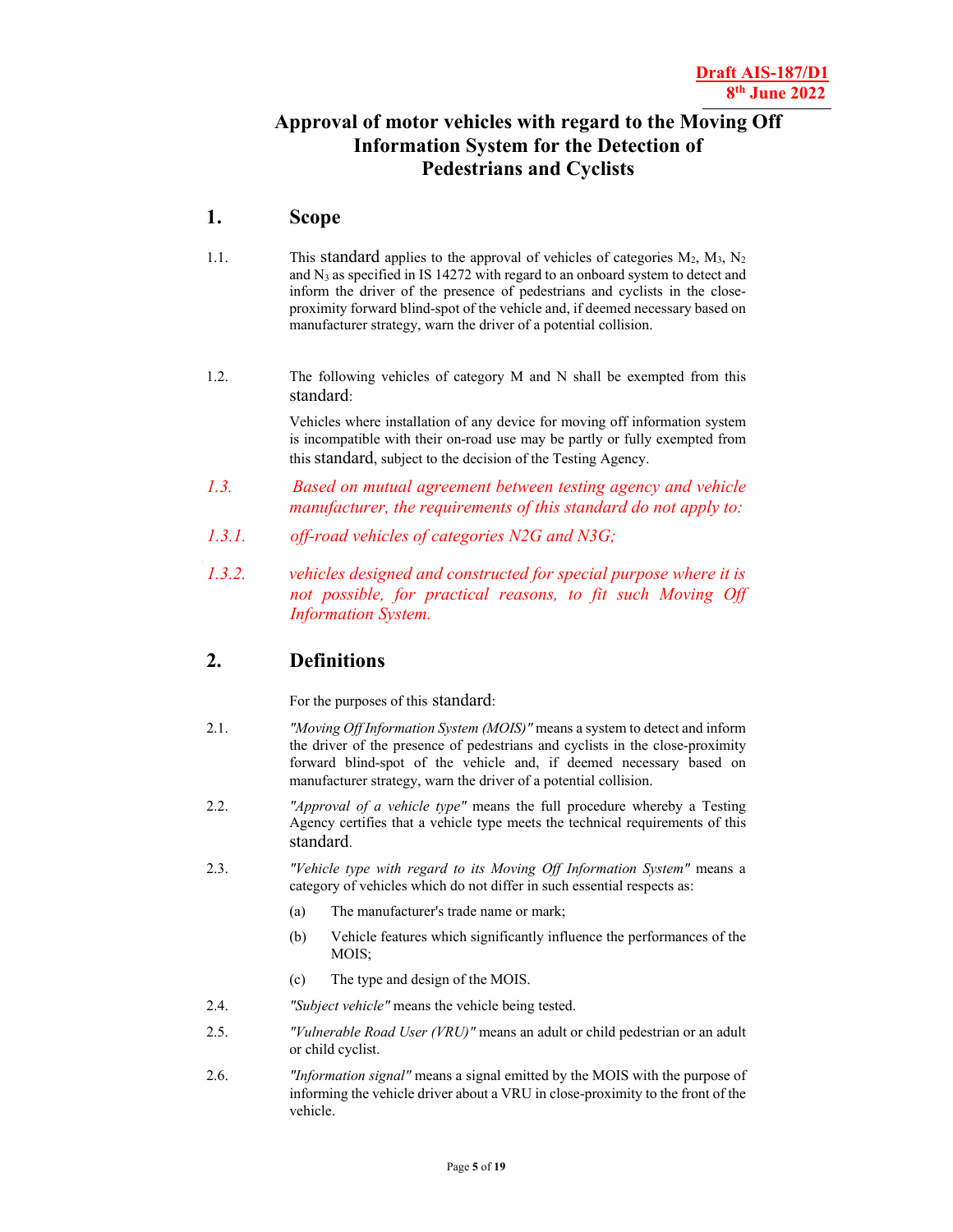- 2.7. *"Collision warning signal"* means a signal emitted by the MOIS with the purpose of warning the vehicle driver when the MOIS has detected a potential frontal collision with a VRU in close-proximity to the front of the vehicle.
- 2.8. *"Vehicle master control switch"* means the device by which the vehicle's onboard electronics system is brought, from being switched off, as in the case where a vehicle is parked without the driver being present, to a normal operation mode.
- 2.9. *"Initialisation"* means the process of setting-up the operation of the MOIS after the vehicle master control switch is activated until it is fully functional.
- 2.10. *"Common space"* means an area on which two or more information functions (e.g. symbols) may be displayed, but not simultaneously.
- 2.11. *"Ocular reference point"* means the middle point between two points 65 mm apart and 635 mm vertically above the reference point which is specified in AIS-097 on the driver's seat. The straight line joining the two points runs perpendicular to the vertical longitudinal median plane of the vehicle. The centre of the segment joining the two points is in a vertical longitudinal plane which shall pass through the centre of the driver's designated seating position, as specified by the vehicle manufacturer.
- 2.12. *"Vehicle front"* means the plane perpendicular to the median longitudinal plane of the vehicle and touching its foremost point, disregarding the projection of devices for indirect vision and any part of the vehicle greater than 2.0 m above the ground.
- 2.13. *"Nearside"* means the left side of the vehicle.
- 2.14. *"Nearside vehicle plane"* means the plane parallel to the median longitudinal plane of the vehicle and touching its most outboard point in the nearside direction forward of the driver ocular reference point, disregarding the projection of devices for indirect vision and any part of the subject vehicle higher than 2.0 m above the ground.
- 2.15. *"Offside"* means the right side of the vehicle
- 2.16. *"Offside vehicle plane"* means the plane parallel to the median longitudinal plane of the vehicle and touching its most outboard point in the offside direction forward of the driver ocular reference point, disregarding the projection of devices for indirect vision and any part of the subject vehicle higher than 2.0 m above the ground.
- 2.17. *"Vehicle width"* means the distance between the nearside and offside vehicle planes.
- 2.18. *"Vehicle trajectory"* means the connection of all positions within the vehicle width where the vehicle front has been or will be during the test runs.
- 2.19. *"Soft target"* means a target that will suffer minimum damage and cause minimum damage to the subject vehicle in the event of a collision.
- 2.20. *"Pedestrian test target"* means an adult or child sized pedestrian simulated by a soft target device specified according to ISO 19206-2:2018.
- 2.21. *"Cyclist test target"* means an adult sized cyclist and bicycle simulated by a soft target and bicycle device specified according to ISO (CD) 19206-4*:2020*.
- 2.22. *"Blind spot boundary"* means the line, described as defined in Annex 2, that joins all points located at the boundaries of the visible areas forward of the vehicle front and in close-proximity to the subject vehicle.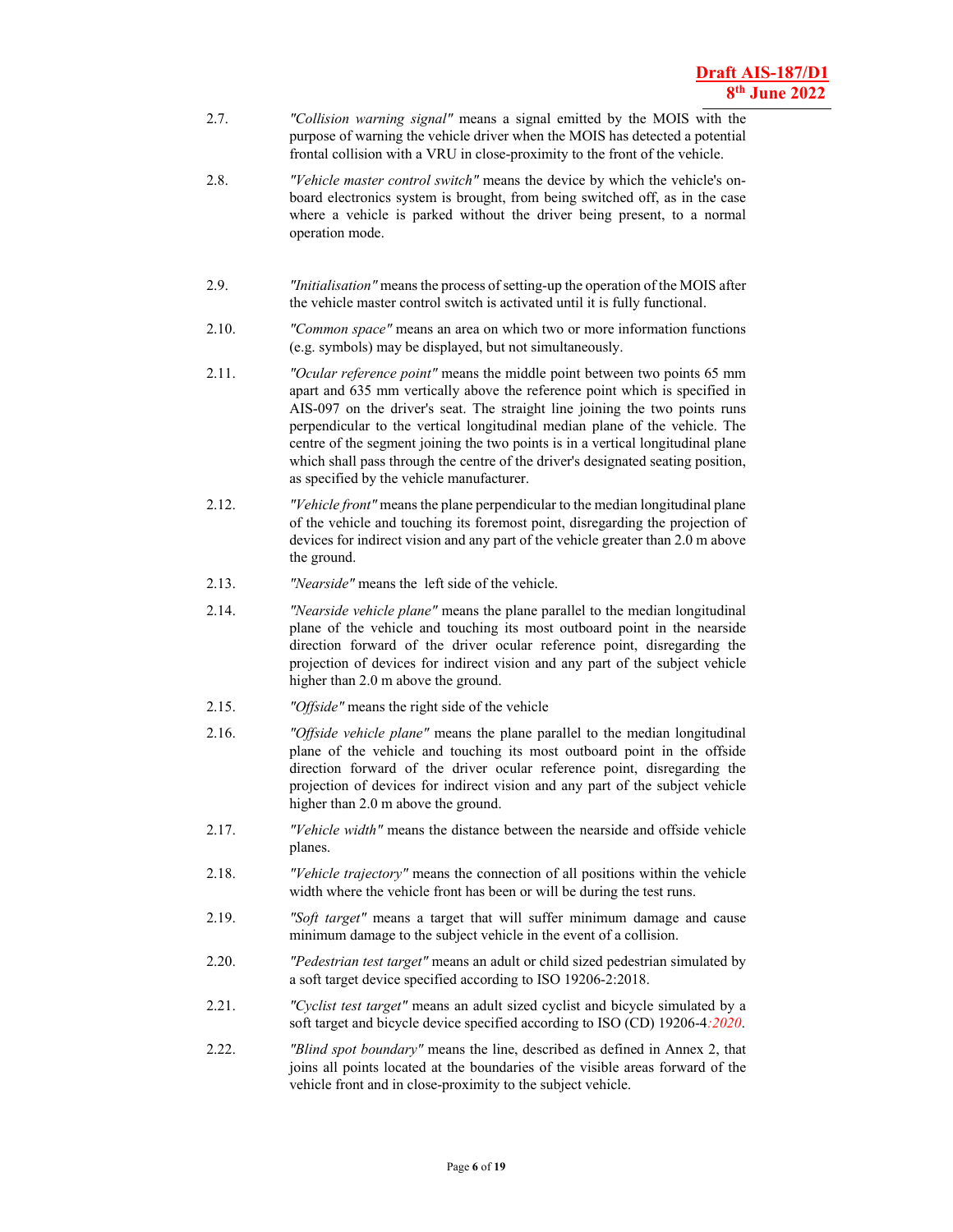- 2.23. *"Collision point"* means the position where the trajectory of any point of the vehicle front would intersect with any VRU soft target reference point should a moving off or low-speed manoeuvre be performed by the vehicle.
- 2.24. *"Forward separation distance"* means the distance in the forward direction between the vehicle front and the nearest point of the soft target.
- 2.25. *"Maximum forward separation plane"* means the plane perpendicular to the longitudinal plane of the vehicle representing the greatest forward separation distance that the MOIS is required to detect the presence of a VRU. The distance of this plane from the vehicle front shall be selected as either 3.7 m or the most forward point of the blind spot boundary at the manufacturer's choosing, and shall be no less than 1.0 m.
- 2.26. *"Minimum forward separation plane"* means the plane perpendicular to the longitudinal plane of the vehicle representing the shortest forward separation distance that the MOIS is required to detect the presence of a VRU. The distance of this plane from the vehicle front shall be 0.8 m.
- 2.27. *"Nearside separation plane"* means the plane parallel to the longitudinal plane of the vehicle and located 0.5 m outboard from the nearside vehicle plane.
- 2.28. *"Offside separation plane"* means the plane parallel to the longitudinal plane of the vehicle and located 0.5 m outboard from the offside vehicle plane.
- 2.29. *"Forward vehicle mode"* means the vehicle mode when the powertrain moves the vehicle forward, on release of the brake system or by the application of pressure to the accelerator pedal (or activation of an equivalent control).
- 2.30. *"Potential moving off manoeuvre"* means the subject vehicle being stationary, the vehicle master control switch activated, the vehicle in a normal operation mode and with the forward vehicle mode or a forward gear engaged/selected.
- 2.31. *"Low-speed manoeuvre"* means the subject vehicle being in a normal operation mode, moving forward in a straight line at speeds of below 10 km/h.
- 2.32. *"Last Point of Information (LPI)"* means the point at which the information signal shall have been given.

### **3. Application for approval**

- 3.1. The application for approval of a vehicle type with regard to the Moving Off Information Systems (MOIS) shall be submitted by the vehicle manufacturer or by their authorized representative.
- 3.2. It shall be accompanied by the documents mentioned below in triplicate and include the following particular:
- 3.2.1. A description of the vehicle type with regard to the items mentioned in paragraph 5., together with dimensional drawings and the documentation as referred to in paragraph 6.1. The numbers and/or symbols identifying the vehicle type shall be specified.
- 3.3. A vehicle representative of the vehicle type to be approved shall be submitted to the Testing Agency conducting the approval tests.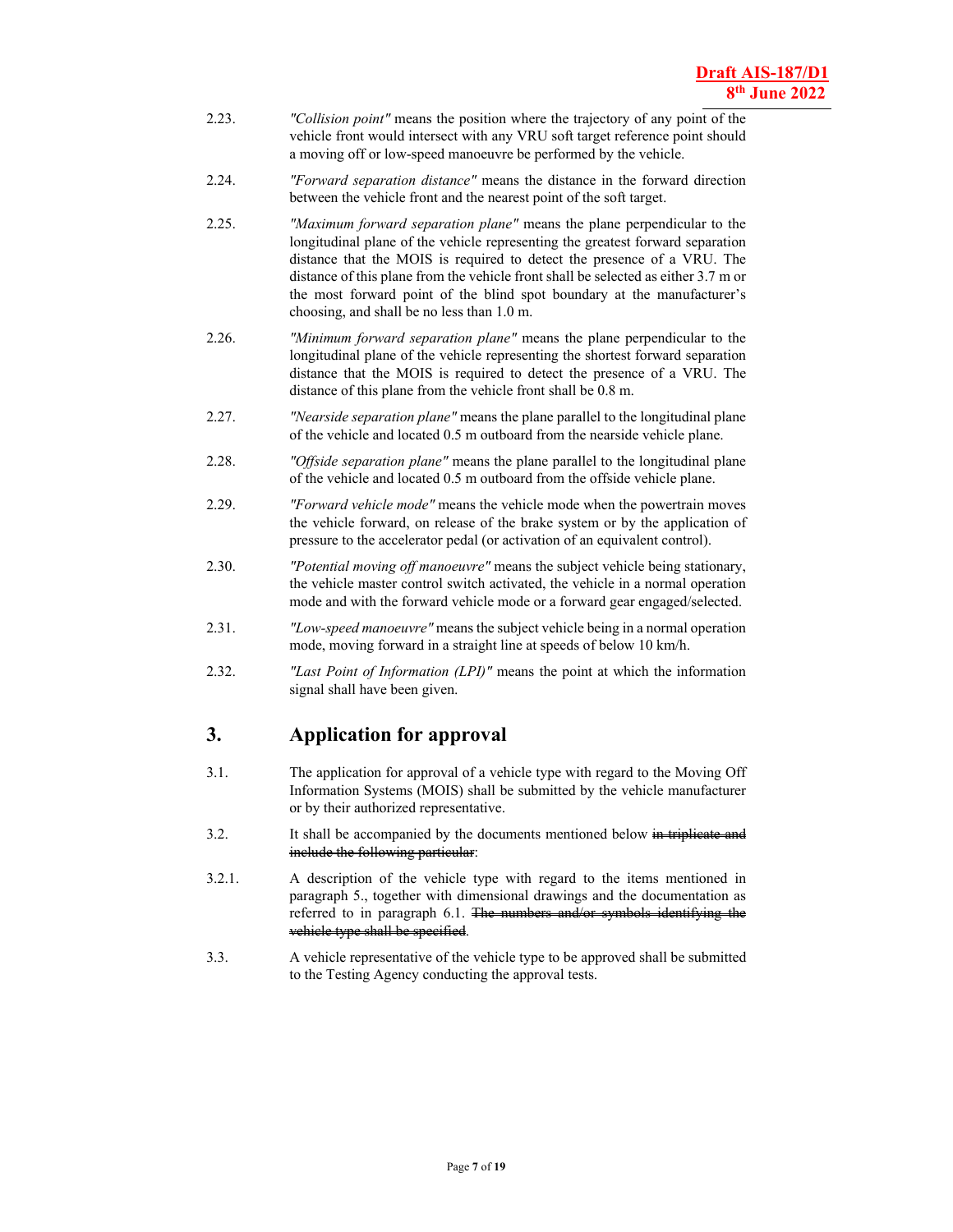### **4. Approval**

- 4.1. If the vehicle type submitted for approval pursuant to this standard meets the requirements of paragraph 5. below, approval of that vehicle type shall be granted.
- 4.2. The conformity of the requirements in paragraph 5. shall be verified with the test procedure as defined in paragraph 6., however its operation shall not be limited to these specific test conditions.
- 4.3. An approval number shall be assigned to each vehicle type approved.

### **5. Specifications**

#### 5.1. General requirements

- 5.1.1. Any vehicle fitted with a MOIS complying with the definition of paragraph 2.1. above shall meet the requirements contained in paragraphs 5.2. to 5.8. of this standard.
- 5.1.2. The effectiveness of the MOIS shall not be adversely affected by magnetic or electrical fields. This shall be demonstrated by compliance with the technical requirements of AIS-004(Part 3). *The effectiveness of MOIS with respect to EMI/EMC shall be demonstrated by fulfilling the technical requirements of AIS-004 (Part 3) as amended from time to time.*
- 5.2. Performance requirements
- 5.2.1. The MOIS shall at least operate during all potential moving off manoeuvres and low-speed manoeuvres, for ambient light conditions above 15 Lux with or without passing beam headlamps activated.
- 5.2.2. The MOIS shall inform the driver about VRUs in close-proximity to the vehicle front that might be endangered during a potential moving off manoeuvre or low-speed manoeuvre. This information shall be provided to the driver so that the vehicle may be prevented by the driver from interacting with the trajectory of the VRU.
- 5.2.2.1. The information signal shall be provided at least for as long as the conditions specified in paragraphs 5.2.2.2. and 5.2.2.3. are fulfilled.
- 5.2.2.2. Potential moving-off manoeuvre
- 5.2.2.2.1. When performing a potential moving-off manoeuvre, the MOIS shall provide an information signal for VRUs moving at speeds of between 3 km/h and 5 km/h, when travelling from the nearside and offside of the vehicle in a direction perpendicular to the vehicle median longitudinal plane and located within an area bounded by the maximum and minimum forward separation planes and the nearside and offside separation planes.
- 5.2.2.3. Low-speed manoeuvre
- 5.2.2.3.1. When performing a low-speed manoeuvre, the MOIS shall provide an information signal for adult and child cyclists that are stationary or moving forward in a direction parallel to the vehicle median longitudinal plane at speeds of between 0 km/h and 10 km/h and located within an area bounded by the nearside and offside vehicle planes and the maximum and minimum forward separation planes.
- 5.2.2.3.2. When a vehicle performing a low-speed manoeuvre has already detected an adult or child cyclist and provided an information signal in accordance with 5.2.2.3.1., the MOIS shall maintain the information signal even if the vehicle comes to a standstill. The information signal shall be maintained for as long as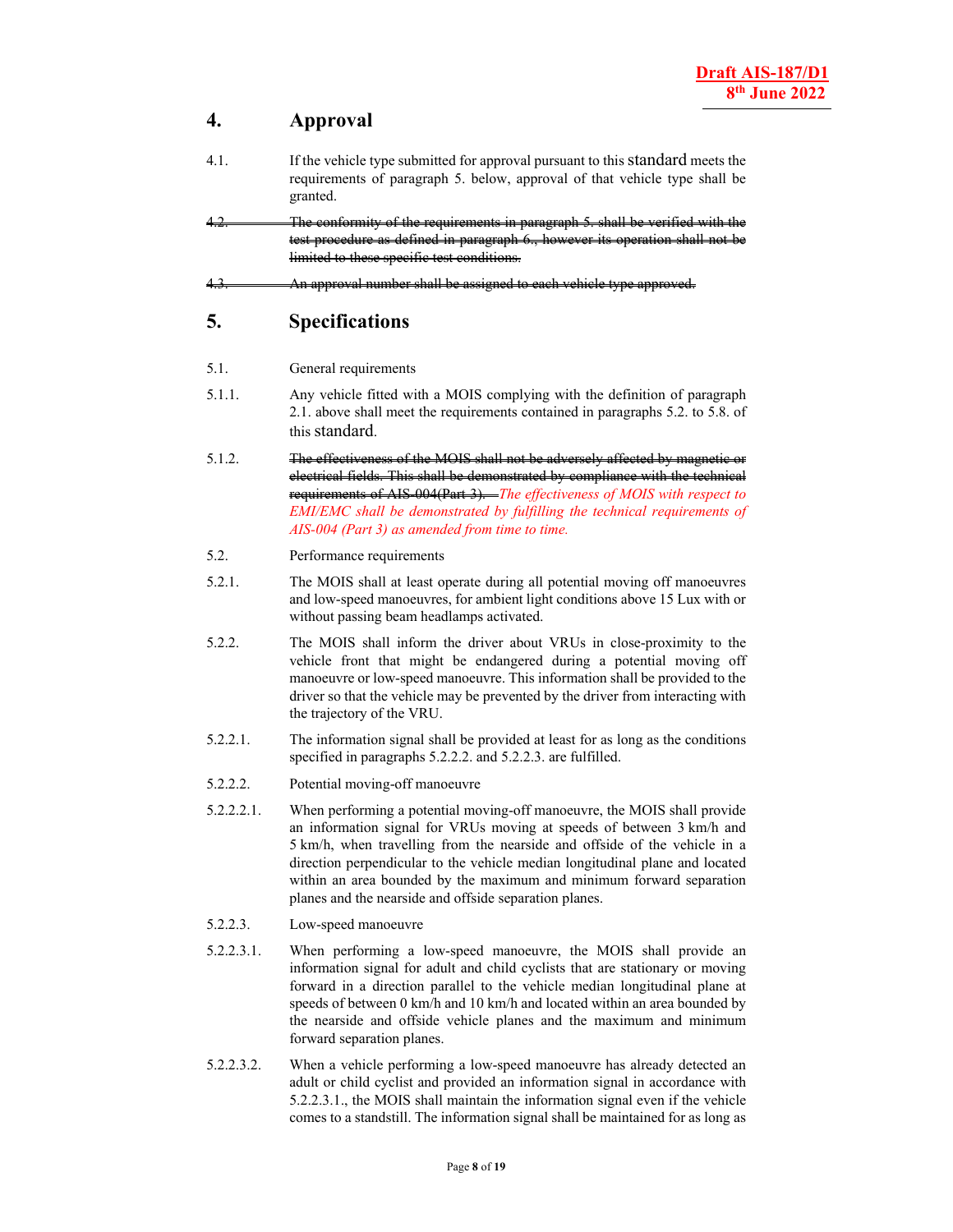the cyclist remains within an area bounded by the nearside and offside vehicle planes and the maximum and minimum forward separation planes.

- 5.2.2.3.3. When performing a turning maneuver, the MOIS detection strategy may be adjusted. It is not required to adjust the sensors to the steering angle. The detection adjustment strategy shall be explained in the information referred to in paragraph 6.1. The Testing Agency may verify the operation of the system according to the strategy."
- 5.2.2.4. The information signal shall meet the requirements of paragraph 5.6.
- 5.2.3. The manufacturer shall demonstrate, to the satisfaction of the *Testing Agency*, through documentation, simulation or other Festing Ageney means, that the MOIS is performing as specified for smaller cyclists and bicycles, similar in size to a child cyclist.
- 5.2.4. The manufacturer shall demonstrate, to the satisfaction of the Testing Agency, through documentation, simulation or other means, that the number of false reactions due to the detection of VRUs and static objects (such as cones, traffic signs, hedges and parked cars) located outside of the boundaries defined in 5.2.2.2 and 5.2.2.3 for the relevant vehicle manoeuvres are minimised.
- 5.3. Automatic Deactivation
- 5.3.1. The MOIS shall automatically deactivate if it malfunctions or cannot operate properly due to its sensor devices becoming contaminated by ice, snow, mud, dirt or similar material. The MOIS may also automatically deactivate due to ambient light conditions below that specified in paragraph 5.2.1.
- 5.3.2. Automatic deactivation shall be indicated by the failure warning signal specified in paragraph 5.8.
- 5.3.3. The MOIS shall automatically reactivate when the normal function of the sensors is verified. This shall be tested in accordance with the provisions of paragraphs 6.8 (failure detection test) and 6.9. (automatic deactivation test).
- 5.4. Manual deactivation
- 5.4.1. It may be possible to manually deactivate the MOIS.
- 5.4.2. Manual deactivation shall be through a sequence of intentional actions to be carried out by the driver, for example by requiring a single input exceeding a certain threshold of time or a double press, or two separate but simultaneous inputs.
- 5.4.3. It shall not be possible to manually deactivate any other system at the same time as the MOIS or through the same sequence of actions.
- 5.4.4. When manually deactivated, it shall be possible for the driver to easily manually reactivate the MOIS.
- 5.4.5. When manually deactivated, the MOIS shall automatically reactivate when the vehicle master control switch is activated.
- 5.5. System initialization
- 5.5.1. If the MOIS has not been initialized after a cumulative driving time of 15 seconds above a speed of 0 km/h, information of this status shall be indicated to the driver. This information shall exist until the system has been successfully initialized."
- 5.6. Information signal
- 5.6.1. The MOIS information signal referred to in paragraph 5.2.2. above shall be an optical information signal that is noticeable and easily verifiable by the driver from the driver's seat.
- 5.6.2. This information signal shall be visible by daylight and at night.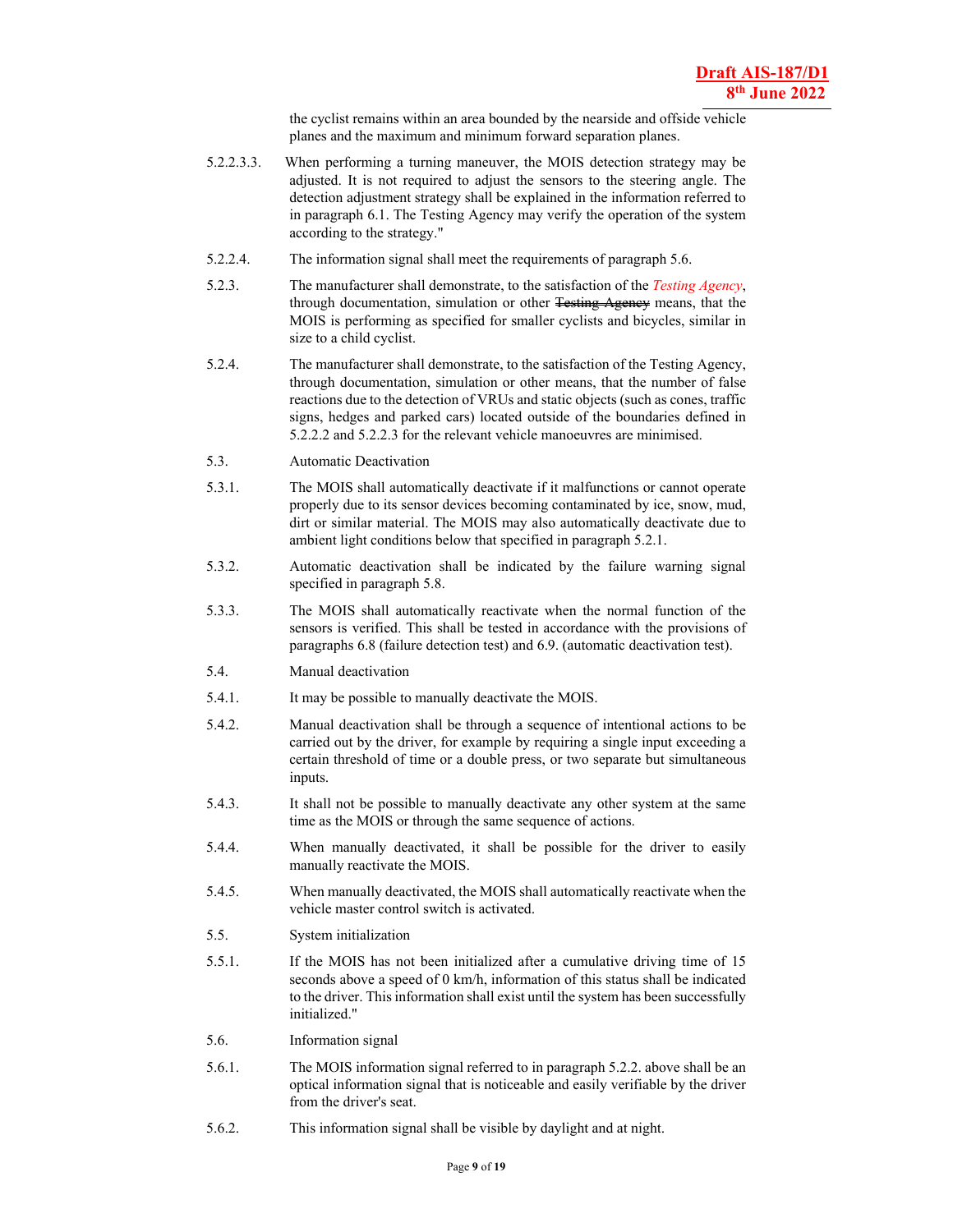- 5.7. Collision warning signal
- 5.7.1. The MOIS shall warn the driver when the risk of a collision is imminent by providing the collision warning signal.
- 5.7.2. The collision warning signal shall be provided by the means of a combination of at least two modes selected from an optical signal, acoustic signal or haptic signal.

Where the collision warning signal is provided by using an optical mode, this shall be a signal differing in activation strategy from the information signal specified in paragraphs 5.2.2. and 5.6.

- 5.7.3. The collision warning signal shall be easily understandable for the driver to relate the warning signal to the potential collision. In case the warning signal is an optical signal this signal shall also be visible by daylight and at night.
- 5.7.4. The collision warning signal shall be activated according to the manufacturer strategy. The warning strategy shall be explained in the information referred to in paragraph 6.1.

 The Testing Agency shall verify the operation of the system according to the strategy.

- 5.7.5. The collision warning signal may be deactivated manually. In the case of a manual deactivation, it shall be reactivated on each activation of the vehicle master control switch.
- 5.8. Failure warning signals
- 5.8.1. The failure warning signal referred to in paragraph 5.3.2. above shall be a optical signal and shall be other than or clearly distinguishable from the information signal. The failure warning signal shall be visible by daylight and night and shall be easily verifiable by the driver from the driver's seat.
- 5.8.2. The failure warning signal shall remain active as long as the MOIS is unavailable.
- 5.8.3. The MOIS failure warning signal shall be activated with the activation of the vehicle master control switch. This requirement does not apply to failure warning signals shown in a common space."
- 5.9. Provisions for Periodic Technical Inspection
- 5.9.1. At a Periodic Technical Inspection, it shall be possible to confirm the correct operational status of the MOIS by a visible observation of the failure warning signal status.

In case of the failure warning signal being in a common space, the common space must be observed to be functional prior to the failure warning signal status check.

### **6. Test procedure**

6.1. The manufacturer shall provide a documentation package which gives access to the basic design of the system and, if applicable, the means by which it is linked to other vehicle systems. The function of the system including its sensing and warning strategy shall be explained and the documentation shall describe how the operational status of the system is checked, whether there is an influence on other vehicle systems, and the method(s) used in establishing the situations which will result in a failure warning signal being displayed. The documentation package shall give sufficient information for the Testing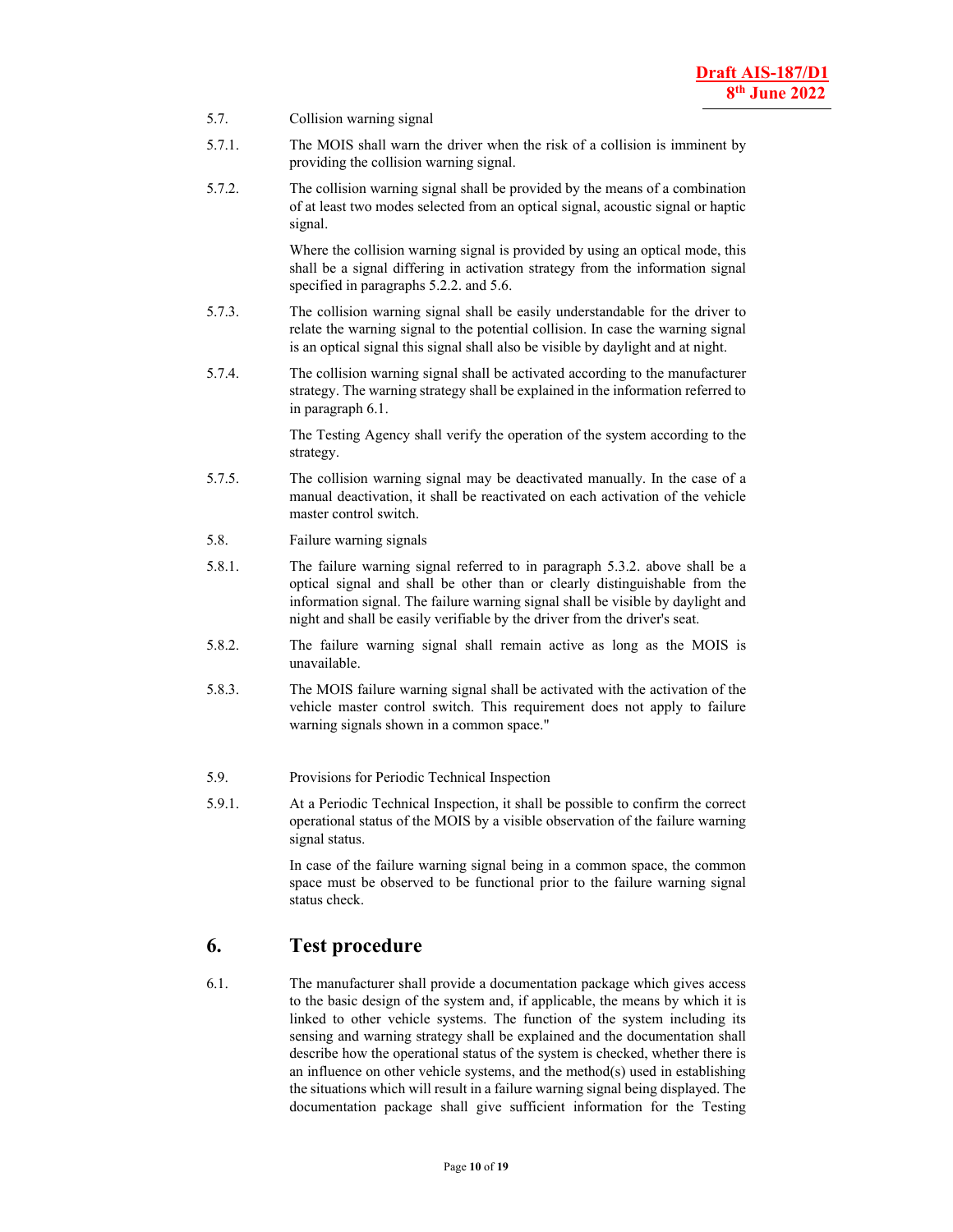Agency to identify the vehicle type and to aid decision-making on the selection of worst-case conditions.

- 6.2. Test conditions
- 6.2.1. The test shall be performed on a flat**,** dry asphalt or a concrete surface.
- 6.2.2. The ambient temperature shall be between 0° C and 45° C *or as mutually agreed between vehicle manufacturer and test agency*.
- 6.2.3. The test shall be performed under visibility conditions that allow the target to be observed throughout the test and that allows safe driving at the required test speeds.
- 6.2.4. Natural ambient illumination shall be homogeneous in the test area and in excess of 1000 lux. It should be ensured that testing is not performed whilst driving towards, or away from, the sun at a low angle.
- 6.3. Vehicle conditions
- 6.3.1. Test weight

The vehicle shall be tested in a condition of load to be agreed between the manufacturer and the Testing Agency, with the distribution of mass among the axles stated by the manufacturer. No alteration shall be made once the test procedure has begun. The manufacturer shall demonstrate through the use of documentation that the system works at all conditions of load.

- 6.3.2. In the case where the MOIS is equipped with a user-adjustable information timing, the tests as specified in paragraphs 6.5., 6.6. and 6.7. below shall be performed for each test case with the information threshold set at the settings that generate the information signal closest to the collision point, i.e. worstcase setting. No alteration shall be made once the test procedure has begun.
- 6.3.3. Pre-Test Conditioning
- 6.3.3.1 If requested by the vehicle manufacturer, the subject vehicle may be driven a maximum of 100 km on a mixture of urban and rural roads with other traffic and roadside furniture to initialise the sensor system.
- 6.4. Verification of signals test
- 6.4.1. With the vehicle stationary check that the optical failure warning signals comply with the requirements of paragraph 5.8 above.
- 6.5. Static Crossing Tests
- 6.5.1. The subject vehicle shall remain in a potential moving off manoeuvre with the MOIS active and the test area marked out as shown in Figure 1 of Appendix 1. The relevant test target (*T*) shall be manoeuvred such that it moves on a trajectory perpendicular to the longitudinal median plane of the subject vehicle at the test case distance  $(d_{TC})$  away from the vehicle front and from the relevant crossing direction (*c*) (Table 1 of Appendix 1). The pedestrian test target reference point shall be the H-point (as defined by ISO 19206-2:2018) nearest the subject vehicle. The cyclist test target reference point shall be at the intersection of a plane perpendicular to the test target centreline located at the most forward point of the bicycle and a plane parallel to the test target centreline located at the test target H-point nearest the subject vehicle (as defined by ISO (CD) 19206-4:*2020*).
- 6.5.2. The test target shall be accelerated such that it reaches the test target speed  $(v)$ at a distance of no closer than 15 m from the plane relating to the subject vehicle side nearest the crossing direction. The test case speed shall be maintained until the plane relating to the opposite vehicle side is cleared by a distance of no less than 5 m.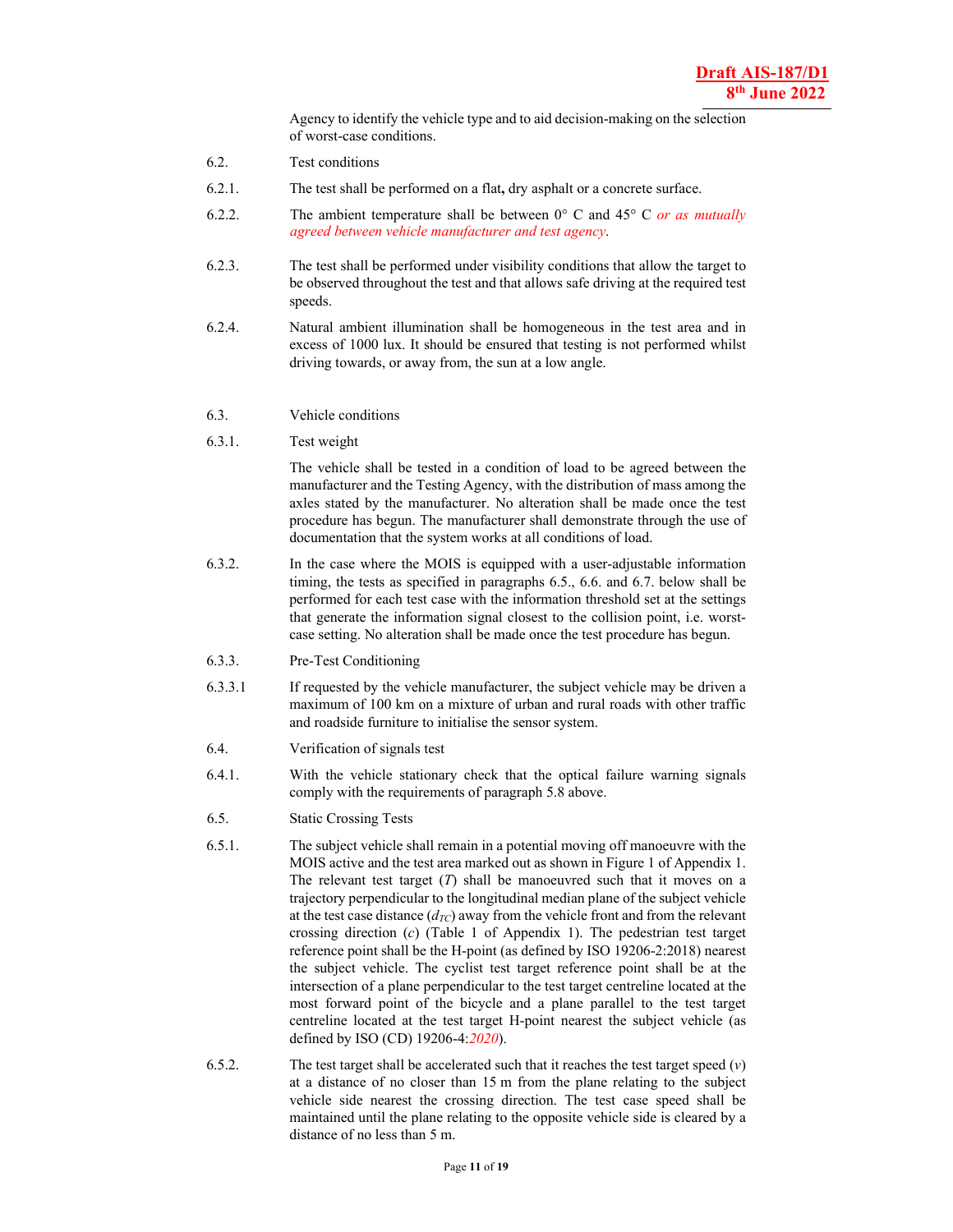- 6.5.3. In accordance with paragraph 5.2.2.2., the Testing Agency shall verify the activation of the MOIS information signal before the test target (*T*) reaches a distance corresponding to the last point of information (*dLPI*) in Table 1 of Appendix 1, and that the MOIS information signal remains on until the test target has at least crossed the separation plane relating to the vehicle side opposite to the crossing direction. The collision warning signal shall not be activated.
- 6.5.4. The Testing Agency shall repeat paragraphs 6.5.1. to 6.5.3. for two test cases from Table 1 of Appendix 1 to this standard and for one additional test case selected from the combination of a soft target and the range of VRU speeds, VRU travel directions and detection boundaries defined in paragraph 5.2.2.2.

 Where deemed justified, the Testing Agency may also select additional test cases within the range of the soft targets, VRU speeds, travel directions and detection boundaries defined in paragraph 5.2.2.2.

- 6.6. Longitudinal Stopping for Moving Off Cyclist Tests
- 6.6.1. The cyclist test target (*T*) shall be located within the test area marked out as shown in Figure 2 in Appendix 1. The cyclist test target shall be positioned at the relevant test target starting point  $(p_{\text{cyc}})$  in Table 2 of Appendix 1 and face in the direction of travel and parallel to the longitudinal median plane of the subject vehicle. The cyclist test target reference point shall be at the centre of the bottom bracket of the bicycle and on the centreline of the bicycle. Should there be less than 100 mm clearance between the vehicle front and the rear most point of the cyclist test target, then  $p_{cyc}$  may be moved an additional clearance distance (*dclear*) away from the vehicle front, in a direction parallel to the longitudinal plane, such that there is  $100 + 10/4$  mm clearance between the vehicle front and the rear most point of the cyclist test target.
- 6.6.2. The subject vehicle shall be accelerated in a straight line to a constant speed of 10 +0/-0.5 km/h, before entering the stopping corridor. The subject vehicle shall maintain this constant speed until the vehicle front passes the braking plane (*pbrake*) shown in Figure 2 of Appendix 1, before braking to a stop such that the vehicle front is positioned at the stopping plane (*pstop*). The subject vehicle shall be considered to have stopped when it has come to a rest and the vehicle is either no longer in a forward vehicle mode or forward gear.
- 6.6.3. After a delay of no less than 10 seconds from the point at which the subject vehicle is considered to have stopped, the test target shall then be accelerated in a straight line on a trajectory parallel to the longitudinal median plane of the vehicle to a speed of  $10 + 0$ /-0.5 km/h within a distance of 5 m, before being brought to a stop. While accelerating, the lateral tolerance of the test target motion shall not exceed  $\pm$  0.05 m.
- 6.6.4. In accordance with paragraph 5.2.2.3., the Testing Agency shall verify the activation of the MOIS information signal before the subject vehicle reaches a distance from the stopping plane (*pstop*) corresponding to the last point of information (*dLPI*) in Table 2 of Appendix 1, and the MOIS information signal remains on until the test target at least crosses a distance from the vehicle front relating to the maximum forward separation distance  $(d_{FSP})$  in Figure 2 of Appendix 1. The collision warning signal may be activated, as appropriate.
- 6.6.5. The Testing Agency shall repeat paragraphs 6.6.1. to 6.6.4. for two test cases shown in Table 2 of Appendix 1 to this standard and for one additional test case by selecting a cyclist test target and cyclist starting point from within the detection boundaries defined in paragraph 5.2.2.3.

 Where deemed justified, the Testing Agency may also select additional test cases within the range of the cyclist test targets and the detection boundaries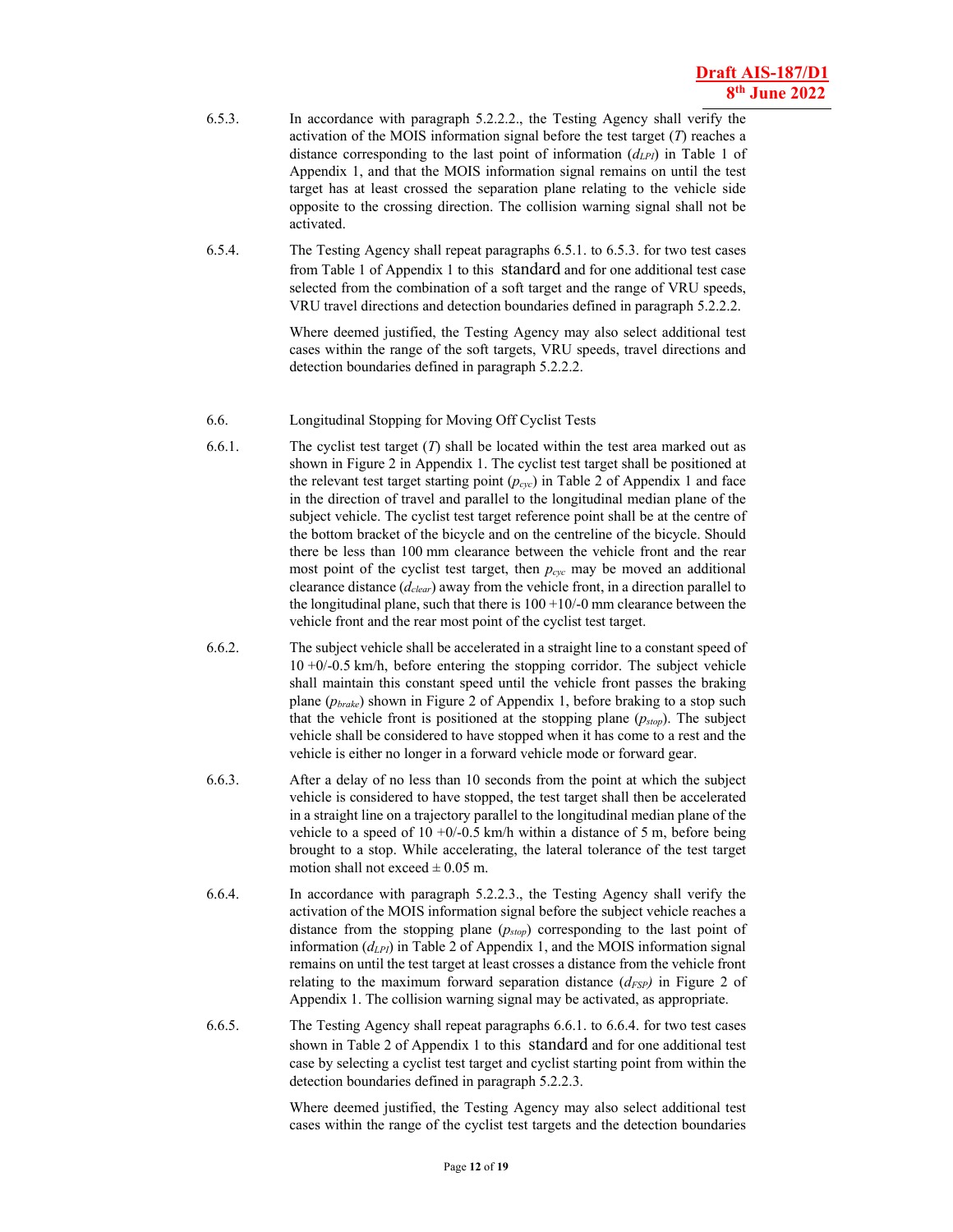defined in paragraph 5.2.2.3.

- 6.7 Longitudinal Moving Off with Cyclist Tests
- 6.7.1. The cyclist test target (*T*) shall be located within the test area marked out as shown in Figure 2 of Appendix 1. The cyclist test target shall be positioned at the relevant test target starting point  $(p_{cyc})$  in Table 2 of Appendix 1 and face in the direction of travel and parallel to the longitudinal median plane of the subject vehicle. The cyclist test target reference point shall be at the centre of the bottom bracket of the bicycle and on the centreline of the bicycle. Should there be less than 100 mm clearance between the vehicle front and the rear most point of the cyclist test target, then  $p_{cyc}$  may be moved an additional clearance distance (*dclear*) away from the vehicle front, in a direction parallel to the longitudinal plane, such that there is  $100 + 10/-0$  mm clearance between the vehicle front and the rear most point of the cyclist test target.
- 6.7.2. The subject vehicle shall be accelerated in a straight line to a constant speed of  $10 + 0$ / $-0.5$  km/h, before entering the stopping corridor. The subject vehicle shall maintain a constant speed until the vehicle front passes the braking plane (*pbrake*) shown in Figure 2 of Appendix 1, before braking to a stop such that the vehicle front is positioned at the stopping plane (*pstop*). The subject vehicle shall be considered to have stopped when it has come to a rest and the vehicle is either no longer in a forward vehicle mode or forward gear.
- 6.7.3. After a delay of no less than 10 seconds from the point at which the subject vehicle is considered to have stopped, the test target and subject vehicle shall be accelerated at the same time and in a straight line, on a trajectory parallel to the longitudinal median plane of the subject vehicle, to a constant speed of 10 +0/-0.5 km/h in a distance of no greater than 5 m. The subject vehicle and test target shall maintain this constant speed until a total travel distance of no less than 15 m from the stopping point is traversed by the subject vehicle. The lateral tolerance of the subject vehicle shall not exceed  $\pm$  0.05 m, whilst the lateral tolerance of the test target motion shall not exceed  $\pm 0.05$  m. The forward separation distance between the vehicle front and test target while moving shall be maintained to be within the boundaries of the maximum and minimum forward separation planes.
- 6.7.4. In accordance with paragraph 5.2.2.3., the Testing Agency shall verify the activation of the MOIS information signal before the subject vehicle reaches a distance from the stopping plane (*pstop*) corresponding to the last point of information (*dLPI*) in Table 2 of Appendix 1, and that the MOIS information signal remains on until the subject vehicle passes a distance of 15 m from the stopping point. The collision warning signal may be activated, as appropriate.
- 6.7.5. The Testing Agency shall repeat paragraphs 6.7.1. to 6.7.4. for two test cases shown in Table 2 of Appendix 1 to this standard and for one additional test case by selecting a cyclist test target and cyclist starting point from within the detection boundaries defined in paragraph 5.2.2.3.

 Where deemed justified, the Testing Agency may also select additional test cases within the range of the cyclist test targets and the detection boundaries defined in paragraph 5.2.2.3.

- 6.8. Failure detection test
- 6.8.1. Simulate a MOIS failure, for example by disconnecting the power source to any MOIS component or disconnecting any electrical connection between the MOIS components. The electrical connections for the failure warning signal of paragraph 5.8. above shall not be disconnected when simulating a MOIS failure.
- 6.8.2. The failure warning signal specified in paragraph 5.8. shall be activated and remain activated while the vehicle is being driven and shall be reactivated upon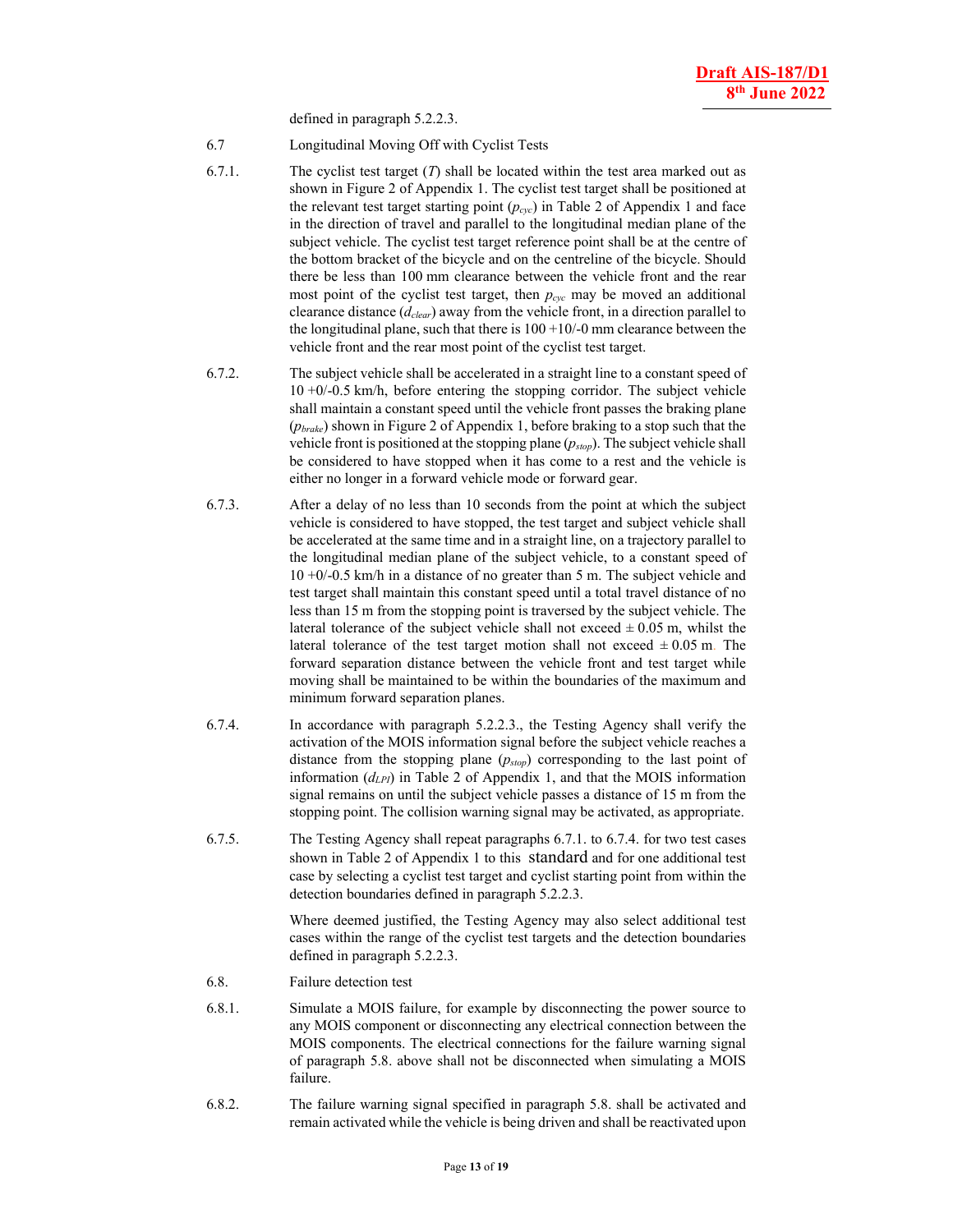each activation of the vehicle master control switch, as long as the simulated failure exists.

- 6.9. Automatic deactivation test
- 6.9.1. With the MOIS system active, contaminate any of the MOIS sensing devices completely with a substance comparable to snow, ice or mud (e.g. based on water). The MOIS shall automatically deactivate, indicating this condition as specified in paragraph 5.8.
- 6.9.2. Remove any contamination from the MOIS sensing devices completely and perform a reactivation of the vehicle master control switch. The MOIS shall automatically reactivate after a driving time not exceeding 60 seconds.

### **7. Modification of vehicle type and extension of approval**

- 7.1. Every modification of the vehicle type as defined in paragraph 2.3. of this standard shall be notified to the Testing Agency which approved the vehicle type. The Testing Agency may then either:
- 7.1.1. Consider that the modifications made do not have an adverse effect on the conditions of the granting of the approval and grant an extension of approval;
- 7.1.2. Consider that the modifications made affect the conditions of the granting of the approval and require further tests or additional checks before granting an extension of approval.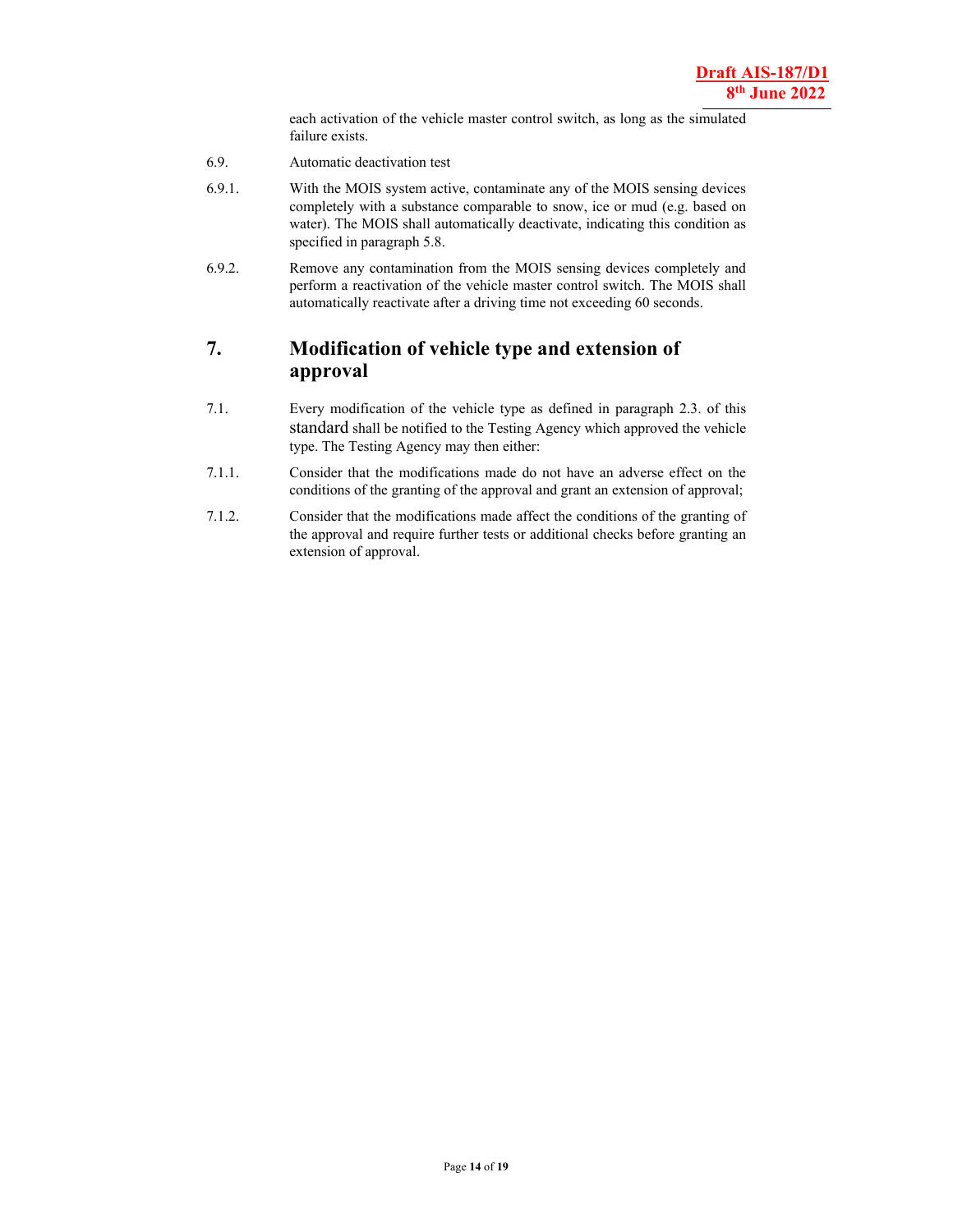### **Appendix 1**

#### **Figure 1**



Where the following definitions apply:

*dw* vehicle width.

 $d_{NSP}$  the distance from the nearside vehicle plane to the nearside separation plane, defined as 0.5 m.

*dOSP* the distance from the offside vehicle plane to the offside separation plane, defined as 0.5 m.

 $d_{TC}$  the forward separation distance for each test case.

*dFSP* the distance from the vehicle front to the maximum forward separation plane.

#### Table 1 **Test Cases for Static Crossing Tests**

| Test<br>Case | Soft Target (T)  | <b>Test Case Distance</b><br>$(d_{TC})/m$ | Crossing<br>Direction (c) | Soft Target Speed (v)<br>/km/h | Distance to Last Point of<br>Information $(d_{LPI})/m$ |
|--------------|------------------|-------------------------------------------|---------------------------|--------------------------------|--------------------------------------------------------|
|              | Child Pedestrian | 0.8                                       | Nearside                  | 3                              | $d_{NSP}$                                              |
| 2            | Adult Pedestrian | $d_{\textit{FSP}}$                        | Nearside                  | 3                              | $d_{NSP}$                                              |
| 3            | Adult Cyclist    | 0.8                                       | Offside                   | 3                              | $d_{OSP}$                                              |
| 4            | Adult Cyclist    | $d_{\textit{FSP}}$                        | Nearside                  | 5                              | $d_{NSP}$                                              |
| 5            | Adult Pedestrian | 0.8                                       | Offside                   | 5                              | $d_{OSP}$                                              |
| 6            | Child Pedestrian | $d_{\textit{FSP}}$                        | Offside                   |                                | $d_{OSP}$                                              |

Where the following definitions apply:

 $d_{NSP}$  the distance from the nearside vehicle plane to the nearside separation plane, defined as 0.5 m.

*dOSP* the distance from the offside vehicle plane to the offside separation plane, defined as 0.5 m.

 $d_{TC}$  the forward separation distance for each test case.

 $d_{FSP}$  the distance from the vehicle front to the maximum forward separation plane.

*dLPI* the distance relating to the last point of information (LPI)."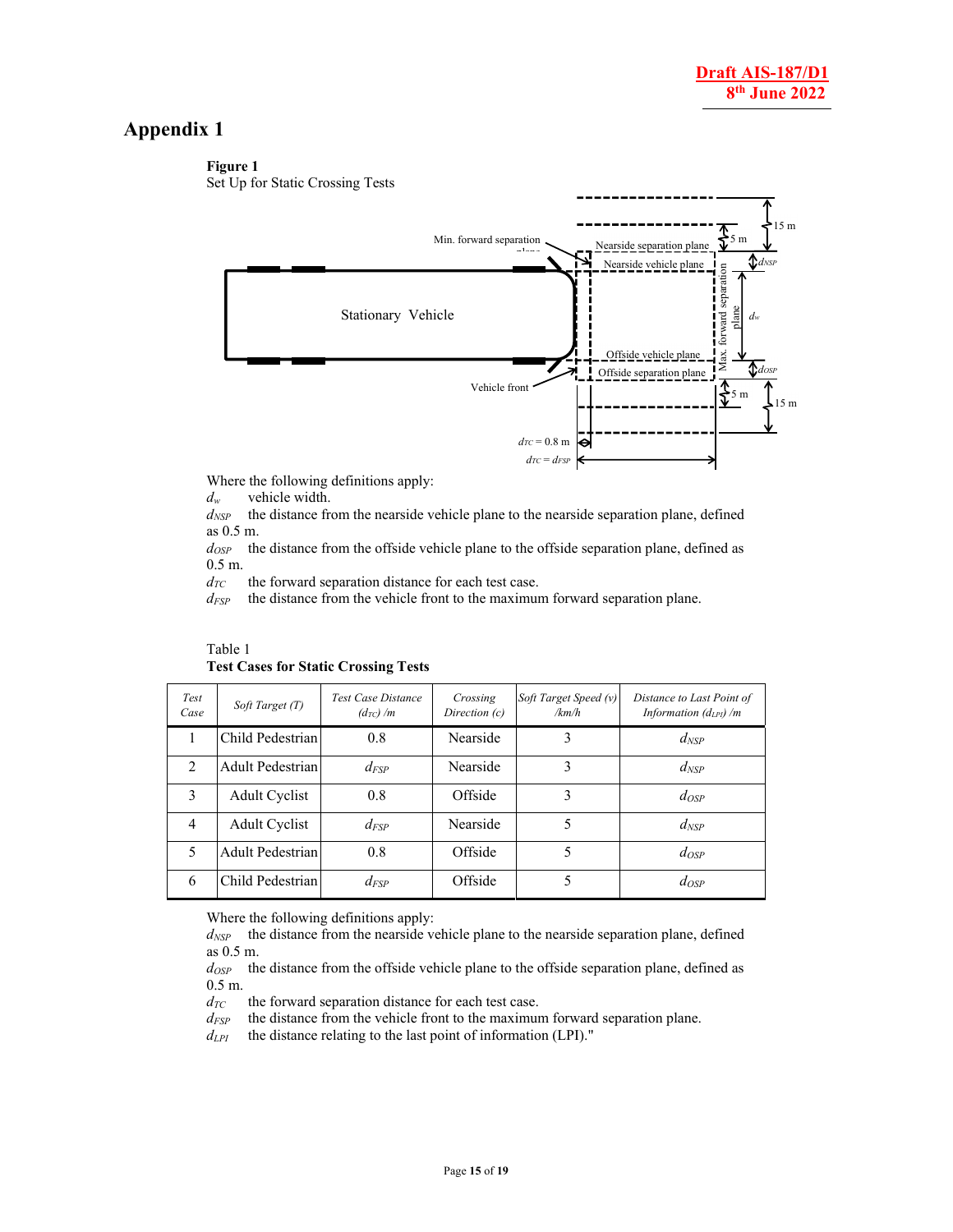Figure 2 **Set Up for Longitudinal Cyclist Tests** 



Where the following definitions apply:

*d50%* the distance relating to 50% of the vehicle width.

*pbrake* the vehicle braking plane.

 $p_{stop}$  the vehicle stopping plane.

- *d<sub>FSP</sub>* the distance from the vehicle stopping plane to the maximum forward separation plane.
- *d<sub>clear</sub>* the additional clearance distance that the cyclist test target is moved by to ensure at least 100 mm clearance between the vehicle front and the rear most point of the cyclist test target

 $p_{cyc}$  the cyclist test target starting point, taken from the cyclist test target reference point.

 $p_x$  the distance between the stopping plane and cyclist test target starting point.

*py* the distance between the vehicle longitudinal median plane and cyclist test target starting point, with the nearside of the vehicle being the positive direction.

*d*<sub>LPI</sub> the distance between the last point of information (LPI) line and the vehicle stopping plane.

#### Table 2 **Test Cases for Longitudinal Cyclist Tests**

|                | Test Case Test Target (T)       | Distance to Forward<br>Cyclist Start Point $(p_x)$ /m | Distance to Lateral<br>Cyclist Start Point $(p_v)$ /m | Distance to Last Point of<br>Information $(d_{LPI})/m$ |
|----------------|---------------------------------|-------------------------------------------------------|-------------------------------------------------------|--------------------------------------------------------|
| 1              | Adult Cyclist $0.8 + d_{clear}$ |                                                       | $+d_{50\%}$                                           | $d_{ESP}-0.8-d_{clear}$                                |
| $\mathfrak{D}$ | Adult Cyclist $0.8 + d_{clear}$ |                                                       | 0.0                                                   | $d_{\text{EXP}} - 0.8 - d_{\text{clear}}$              |
| $\mathbf{3}$   | Adult Cyclist $0.8 + d_{clear}$ |                                                       | $-d_{50\%}$                                           | $d_{\text{EXP}} - 0.8 - d_{\text{clear}}$              |
| $\overline{4}$ | Adult Cyclist $d_{FSP}$ – 0.1   |                                                       | $+d_{50\%}$                                           | 0.1                                                    |
| 5              | Adult Cyclist $d_{FSP}$ – 0.1   |                                                       | 0.0                                                   | 0.1                                                    |
| 6              | Adult Cyclist $d_{FSP}$ – 0.1   |                                                       | $-d_{50\%}$                                           | 0.1                                                    |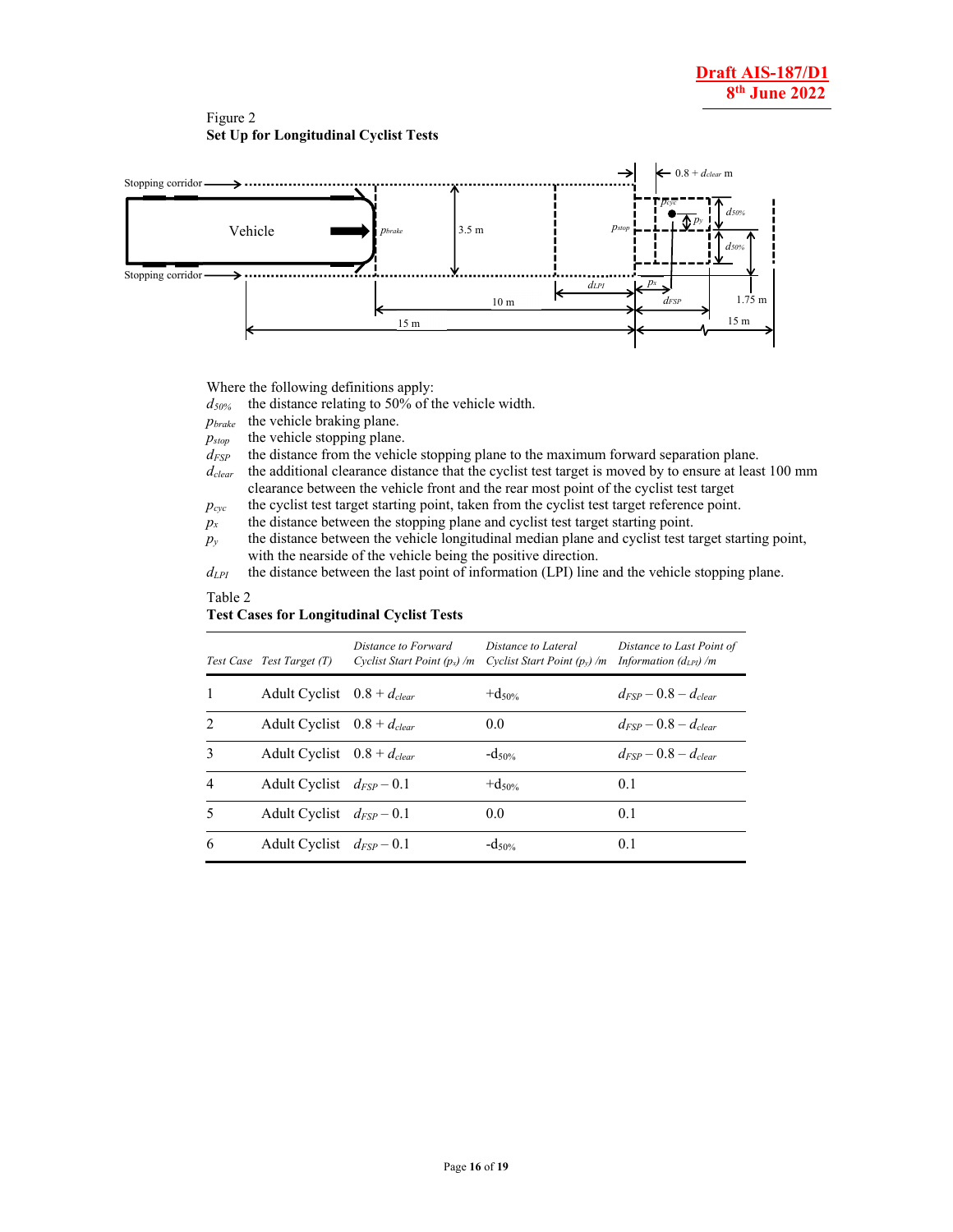### **Annex 1**

## **Information on Technical specifications to be submitted by vehicle manufacturer**

| 1.        | Trademark:                                                                    |
|-----------|-------------------------------------------------------------------------------|
| 2.        |                                                                               |
| 3.        |                                                                               |
| 4.        | If applicable, name and address of manufacturer's representative:             |
| 5.        |                                                                               |
| 6.        |                                                                               |
| 7.        | The detection adjustment strategy                                             |
| 8         | Type of warning used (i.e. acoustic, optical, Haptic or any combination)      |
| 9.<br>10. |                                                                               |
| II.       | Category of the vehicle<br>Model Name                                         |
| 12.       | $GVW$                                                                         |
| 13.       | Axle Weight Distribution in GVW (FAW and RAW) considering test load condition |
| 14.       | Part Number, Model and Make of MOIS System                                    |
| 15.       | Installation Drawing of MOIS System                                           |
| 16.       | <i>Pre-Test Condition (With / Without running)</i>                            |
| 17.       | Recommended Tyre pressure                                                     |
| 18.       | Documentary evidences as per Clause No. 5.2.3, 5.2.4 and 6.1                  |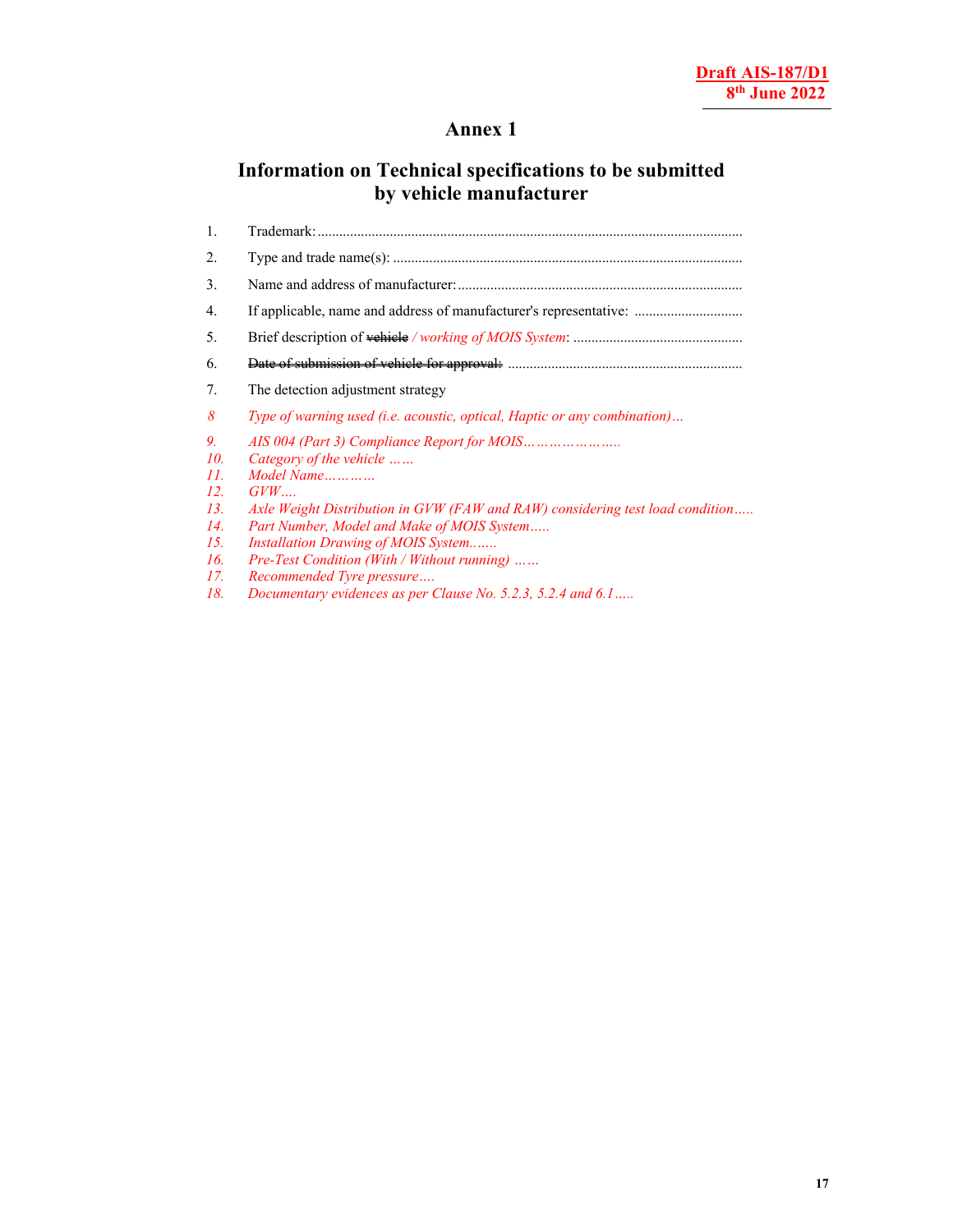### **Annex 2**

### **Test method for determining blind spot boundary**

| 1.       | Blind spot boundary                                                                                                                                                                                                                                                        |
|----------|----------------------------------------------------------------------------------------------------------------------------------------------------------------------------------------------------------------------------------------------------------------------------|
|          | The blind spot boundary defined in paragraph 2.22. of this standard can be<br>determined through the approach described in this annex.                                                                                                                                     |
| 2.       | Test methods                                                                                                                                                                                                                                                               |
| 2.1.     | The test object shall be a circular cylinder that is $50\pm2$ mm in external<br>diameter, with a $10\pm 2$ mm high ring, contrasting in colour from the rest of the<br>test object, located such that its lowest edge is $900\pm2$ mm from the base of<br>the test object. |
| 2.2.     | The test conditions shall be as defined in paragraphs 6.2. of this standard.                                                                                                                                                                                               |
| 2.3.     | The vehicle conditions shall be as defined in paragraphs 6.3. of this<br>standard.                                                                                                                                                                                         |
| 2.4.     | The test area shall be marked out as shown in Figure 1 of this annex.                                                                                                                                                                                                      |
| Figure 1 |                                                                                                                                                                                                                                                                            |

**Blind spot boundary test area** 



Where the following definitions apply:

*dw* vehicle width.

- $d_{NSP}$  the distance from the nearside vehicle plane to the nearside separation plane, defined as 0.5 m.
- *dOSP* the distance from the offside vehicle plane to the offside separation plane, defined as 0.5 m.
- *dFSP* the distance from the vehicle front to the maximum forward separation plane.
- 2.5. The ocular reference point shall be as defined in paragraph 2.11. of this standard.
- 2.6. Test procedure
- 2.6.1. Locate a 35 mm or larger format still camera, video camera, or digital equivalent such that the centre of the camera image plane is located at the ocular reference point.

 The camera shall be capable of viewing the test object in all potential test positions. Should the camera require repositioning to view all potential test positions, it shall be verified that the centre of the camera image plane for all possible camera positions is located at the ocular reference point.